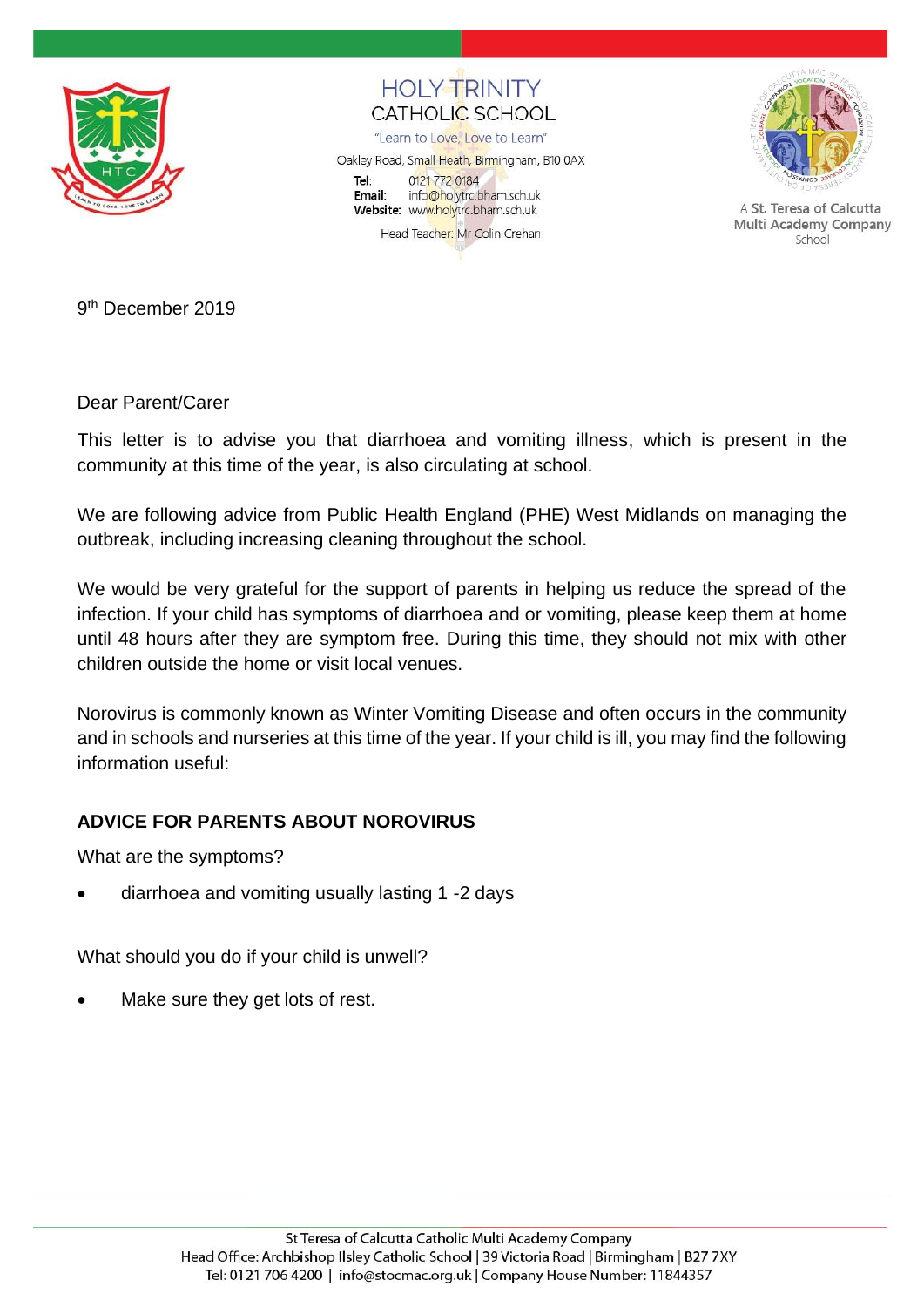

**HOI Y TRINITY** CATHOLIC SCHOOL "Learn to Love, Love to Learn" Oakley Road, Small Heath, Birmingham, B10 0AX Tel: 0121 772 0184 Email: info@holytrc.bham.sch.uk Website: www.holytrc.bham.sch.uk Head Teacher: Mr Colin Crehan



A St. Teresa of Calcutta Multi Academy Company School

- Ensure they drink plenty of fluids, taking sips rather than gulps to avoid vomiting.
- Give infant Paracetamol or Ibuprofen, according to product instructions, to help keep their temperature down.
- If your child is unusually sleepy, won't take fluids or has other symptoms, such as blood in their diarrhoea, an unusual rash, headache, neck stiffness or difficulty breathing, ring NHS Direct (0845 4647), contact your GP or take your child to hospital.
- Please ring your child's nursery/ school and let them know that your child is ill and what symptoms they have.
- Keep them at home until they are well enough to return to school. However, if your child has been suffering from diarrhoea and vomiting keep them at home until they have been free of symptoms for 48 hours.

How can you prevent the spread of these infections?

Hand washing is one of the most important ways to prevent the spread of both of these infections. This applies to the child who is ill and the person looking after them.

Hands should always be washed, using liquid soap if possible:

- Before and after caring for your child
- After using the toilet
- Before eating or handling food
- After cleaning up a mess (vomit, faeces or urine)

Other ways of preventing the spread of infection are to:

• Keep a separate towel for family members who have symptoms